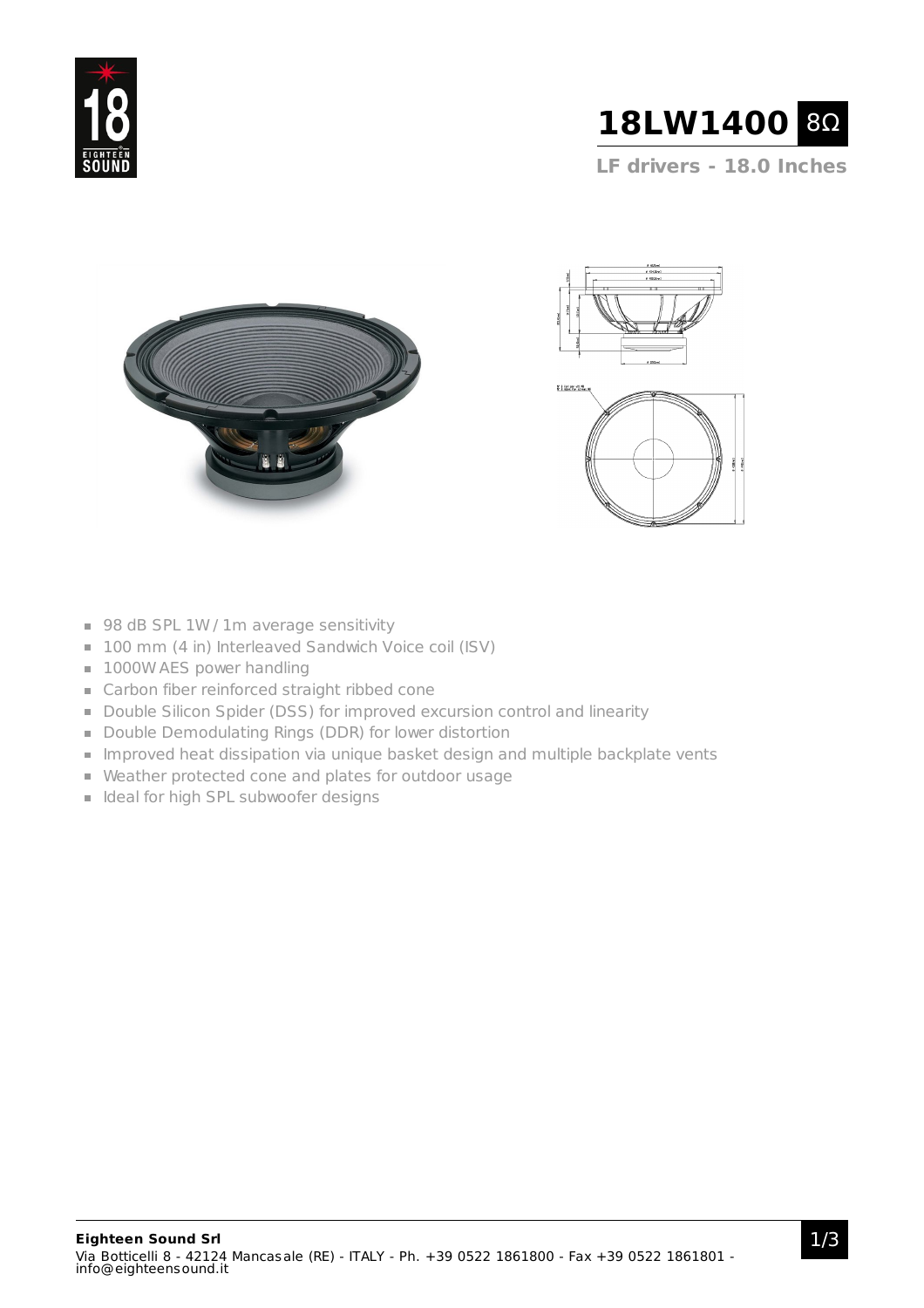

# **18LW1400** 8Ω

**LF drivers - 18.0 Inches**

The 18LW1400 is an extended low frequency loudspeaker which sets an industry standard in 18" (460 mm) high performance transducers. It has been designed for use as a low bass or sub-woofer component, in either a reflex, bandpass or horn loaded configuration, in high power auditorium or arena loudspeaker systems. The transducer provides clean, undistorted low frequency reproduction at very high sound pressure levels and is able to withstand high power levels without damage. 18LW1400 design features include a large displacement suspension system which, in conjunction with a carbon fiber reinforced, straight ribbed cone and the Double Silicon Spider (DSS), assure an ultra-linear piston action and provide full control across the entire working range. A 100mm copper voice coil based on Interleaved Sandwich Voice coil (ISV) technology increases this control, providing high levels of thermal stability and durability. ISV technology is based on a high strength fiberglas former with half the coil wound on the outside and half on the inside and bonded together using unique high temperature resin adhesives. Hence, a balanced linear motor unit, exerting an exceptionally high force factor is achieved. The low distortion and unmatched sound quality of the 18LW1400 has been significantly improved by the Double Demodulating Rings (DDR) embedded in the pole piece of the magnetic structure. These have been designed to dramatically reduce the intermodulation and harmonic distortion while improving the transient response. Excellent heat dissipation has been achieved from the special basket design which incorporates air channels between the basket and the magnetic top plate. In addition, 8 air vents incorporated into the back plate are aligned with the voice coil to force air into the lower part of the gap. Maximum flux density in the gap is assured by the top and back plate design, resulting in a high BL factor. 18LW1400 is able to perform properly under inclement weather conditions. The exclusive cone treatment improves pulp strength and gives water repellent properties to both sides of the cone. In addition, the special treatment applied to top and back plates of the magnetic structure is far more resistant to the corrosive effects of salts and oxidization.